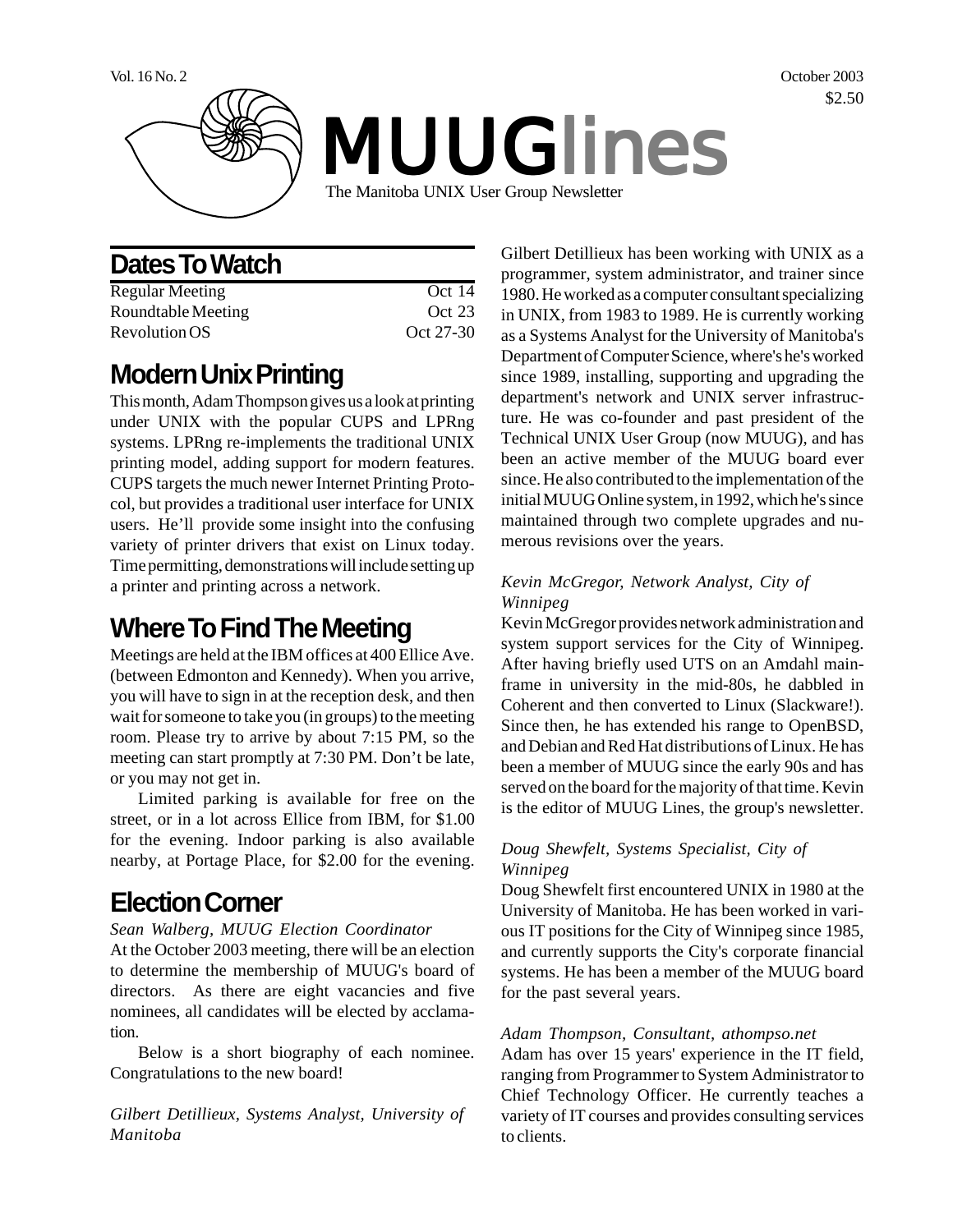*Shawn Wallbridge, System Administrator, Frantic Films*

Shawn Wallbridge discovered Linux in 1996 while at Red River College. Over the years he has used Unix wherever possible for various functions. He is currently the Systems Administrator for Frantic Films and runs a Web hosting company in his spare time. He runs seven different versions of Unix at home. He has been a MUUG member for several years and has done numerous presentations for MUUG.

### **The Fedora Project**

The Fedora Project is a Red-Hat-sponsored and community-supported open source project. It is also a proving ground for new technology that may eventually make its way into Red Hat products. It is not a supported product of Red Hat, Inc.

The goal of The Fedora Project is to work with the Linux community to build a complete, general purpose operating system exclusively from free software (*which is something never attempted before \*cough\*Debian\*cough\* - Ed.*). Development will be done in a public forum. The project will produce time-based releases of Fedora Core about 2-3 times a year with a public release schedule. The Red Hat engineering team will continue to participate in the building of Fedora Core and will invite and encourage more outside participation than was possible in Red Hat Linux. By using this more open process, they hope to provide an operating system that uses free software development practices and is more appealing to the open source community.

According to the posted schedule, the "test 2" release of the Fedora core is due on September 25. There is a third test release planned for October 13, and the final release should be out on November 3. Then work begins on "Fedora Core 2", which will be, with luck, based on the 2.6 kernel.

The Fedora Project announced 'Severn', the project's latest beta release in verse:

We're tired, we're droopy We're all a little loopy A Fedora Core Test Release Is invading your PC!

 New features - interesting! The code could use some testing That's why we are requesting new bug reports quickly!

 On our ftp site is the place where you will see The stuff that we've been working on since 1993! We're tired, we're droopy We're all a little loopy It's a Fedora Core Test Release Come and join the fun! (And now our song is done.)

Yes, it's an update of SEVERN, the Fedora Core test release. As always, test releases are not intended for use on production environments. Use of test releases in production environments could lead to disastrous results, such as spontaneous musical theatre from your engineers. Be afraid.

For more information about Fedora, see http:// fedora.redhat.com/.

## **Revolution OS**

On June 1, 2001, Microsoft CEO Steve Ballmer said, "Linux is a cancer that attaches itself in an intellectual property sense to everything it touches."

Cinematheque is pleased to present an exclusive engagement of REVOLUTION OS (October 27-30 at 7:00pm).

For the past two decades, a loosely organized group of hackers, neo-communists and entrepreneurs has led the charge in a technological revolution that is undermining Microsoft's monopoly and fundamentally changing the way software is developed and owned. REVOLUTION OS explores the inside story of the Open Source movement's origins through original interviews with its founders, and depicts the grassroots nature of the LINUX operating system and Open Source as they march into the mainstream.

 Companies such as Hewlett-Packard, IBM, Ogilvy & Mather, OSDN, and Dreamworks Animation have rented REVOLUTION OS for private theatrical screenings. It has also screened in numerous film festivals including South By Southwest Film Festival, the Atlanta Film & Video Festival, Boston Film Festival, and Denver International Film Festival. REVO-LUTION OS won Best Documentary at both the Savannah Film & Video Festival and the Kudzu Film Festival.

"It's a testament to Moore's skill as a documentarian that he manages to encapsulate the entirety of the open source software movement and keep non-techheads awake simultaneously." *Austin Chronicler*

"If you think JTS Moore's new documentary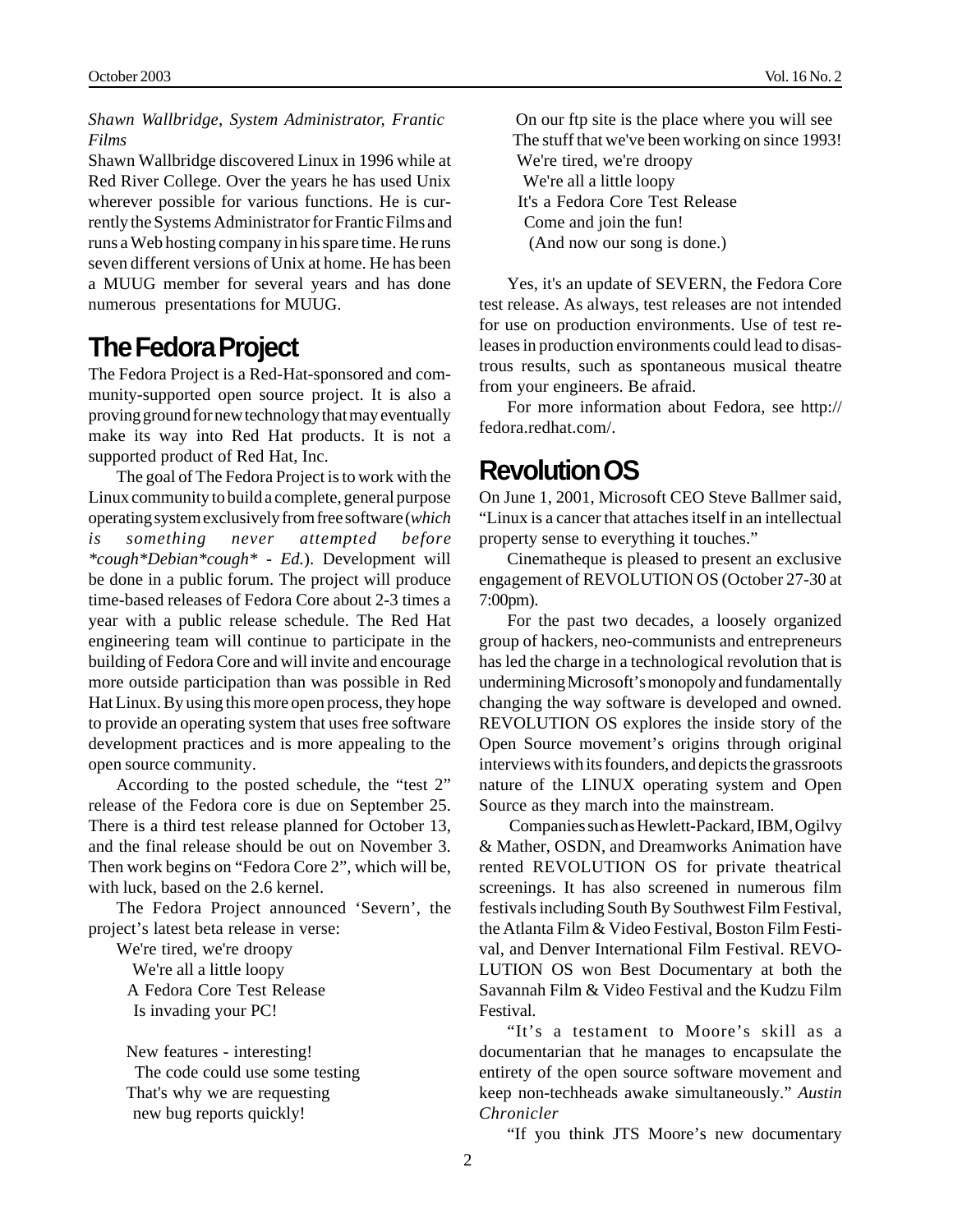would only interest computer geeks, you're wrong. The subject isn't just a computer operating system so much as the rules that define an industry integral to our culture and economy. Revealed here are the history and development of the Free Software and Open Source movements, culminating in the creation and success of LINUX, a fast and reliable alternative to Microsoft's Windows operating system, the primary layer of software that operates our personal computers. Don't expect this to get overly technical. That's not the point. This is an exploration of issues, important ones like community, freedom, and control." *Film Threat*

"One of the film's chief pleasures is the chance to meet 'in person' the various oddball programming gurus who gained a disembodied fame on the web. 'They're all very quirky,' Moore allows." *Stanford Magazine*

" 'Revolution OS' is a great film and an important one. This in-depth study of important developments of the computer industry should make it required viewing in university computer science departments for years to come." *Film Threat*

Please keep an eye on the MUUG-Announce mailing list (you have subscribed, haven't you? You know, the one that's really easy to sign up for at http:/ /www.muug.mb.ca/mailman/listinfo/?) for information on plans to organize a group viewing of this event!

For more information, see http://www.revolutionos.com/ and http://www.7thart.com/seventh.htm (click on Current Releases).

## **And More Film**

Gilbert Detillieux notes: "In addition to Revolution OS, which is playing October 27-30 at 7pm, The Cinematheque is also showing Best of the Ottawa International Animation Festival 2002, on October 22- 23 at 7pm. This collection features clay animation, 2D computer animation, puppets, photocopy and cel animation. Also, on October 20-21 at 7pm, The Future is Not What It Used to Be is showing. It's a film about the ingenious composer of computer based music and designer of his own instruments, Erkki Kurenniemi."

### **Interesting New Stuff Screem 0.8.1 HTML/XML Editor**

Screem (www.screem.org), the Site CReation and Editing EnvironMent, is a web site development environment that provides a combination HTML and XML editor. The project's aim is a bit different from WYSI-

WYG HTML editors.

In general WYSIWYG editors do not produce good clean valid HTML, and can also slow you down if they do not support an element that you wish to insert. By utilising a text based editing system you can use the markup you want rather than what the application thinks you need, and also provide quick access to commonly used elements via toolbar buttons which insert the markup at the current cursor position.

#### **Ethereal 0.9.15**

Version 0.9.15 of Ethereal (www.ethereal.com), a network protocol analyzer, is available. Many oftenrequested features have been added with this release. If you're running an older version of Ethereal you may want to have a look. Conversation List (aka "top talker") support has been added to Ethereal and Tethereal. Protocol statistics in general have been updated. Searching capture files has been improved even more – a new "contains" display filter operator that searches for strings in PDUs has been added. The Find dialog now supports case-insensitive searches, hex data searches, and more.

#### **Gnome 2.4**

In the 13th century, a man called Temujin came to be known as Genghis Kahn, "Greatest of Rulers" and "Warrior of Warriors". By the time of his death, the Mongol empire extended from Hungary to Korea, and from Siberia to Tibet.

Often referred to as 'the Mongol hordes', and considered barbaric, his army was, in reality, a thoroughly modern military outfit in medieval times. They were swift, precise, equipped with superior technology, ingenious in their approach to war, keenly organised and consistently outnumbered – not that it detracted from their exploits on the battlefield.

These same qualities have been instrumental to GNOME's success. Our regular, high quality releases, speedy turnaround, fresh approach to Free Software usability and dynamic organisation have supercharged the project – you can sense the deep, personal pride in every aspect of our work, from the source code to the translations that make GNOME a comfortable home for our users all around the world.

So it is in the spirit of Temujin and his nomadic warriors that we bring you The GNOME 2.4.0 (www.gnome.org/start/2.4/) Desktop & Developer Platform.

Released on schedule, to the day, it is the culmina-